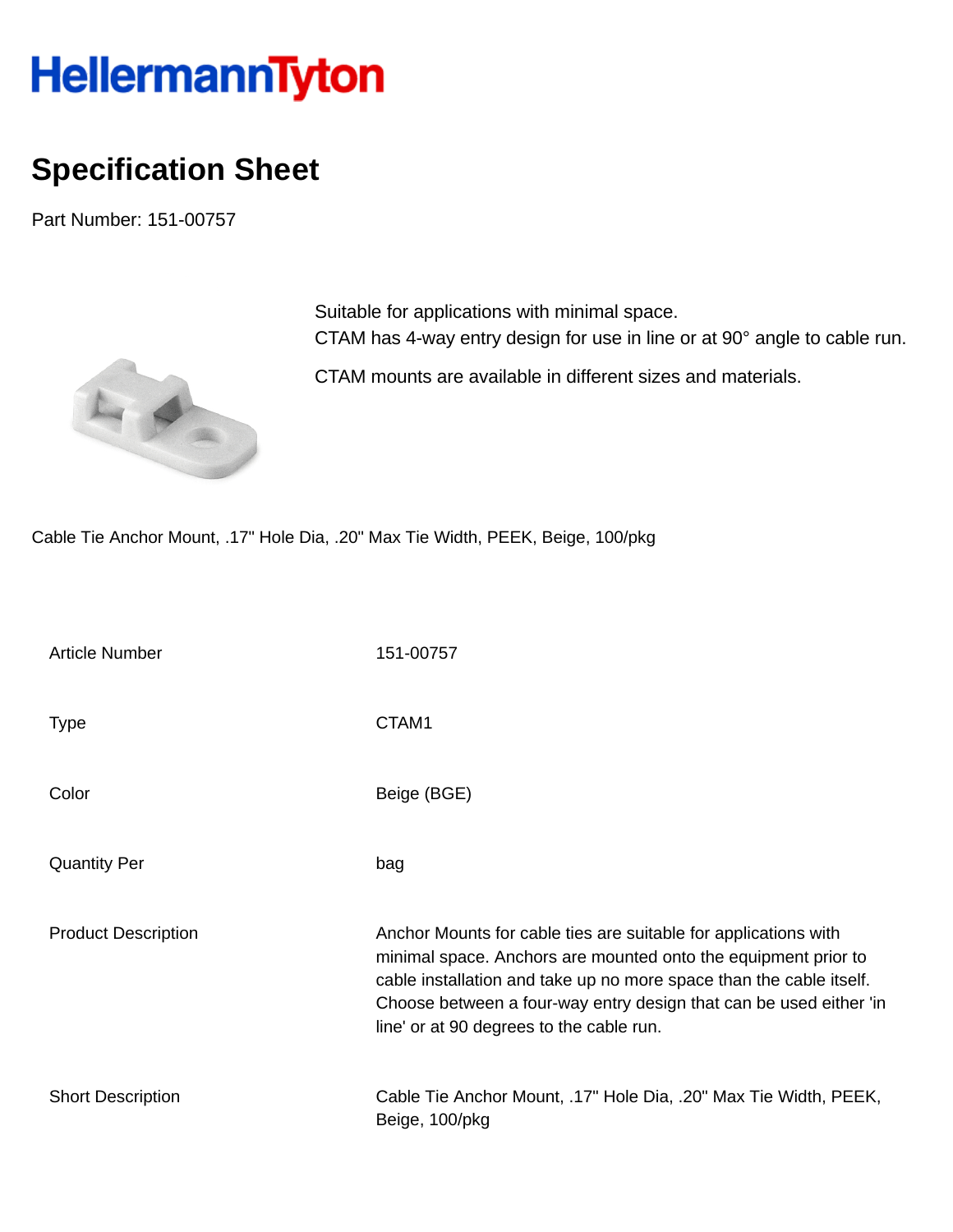| Length L (Imperial)                   | 0.81                            |
|---------------------------------------|---------------------------------|
| Length L (Metric)                     | 20.5                            |
| <b>Fixation Method</b>                | <b>Screw Mounting and Rivet</b> |
| Width W (Imperial)                    | 0.4                             |
| Width W (Metric)                      | 10.2                            |
| <b>Cable Ties</b>                     | T18 - T50                       |
| Height H (Imperial)                   | 0.22                            |
| Height H (Metric)                     | 5.5                             |
| Cable Tie Width Max (Imperial)        | 0.2                             |
| Cable Tie Width Max (Metric)          | 5.0                             |
| Mounting Hole Diameter D (Imperial)   | 0.17                            |
| Mounting Hole Diameter D (Metric)     | 4.3 mm                          |
| Mounting Hole Diameter D Max (Metric) | 4.3                             |